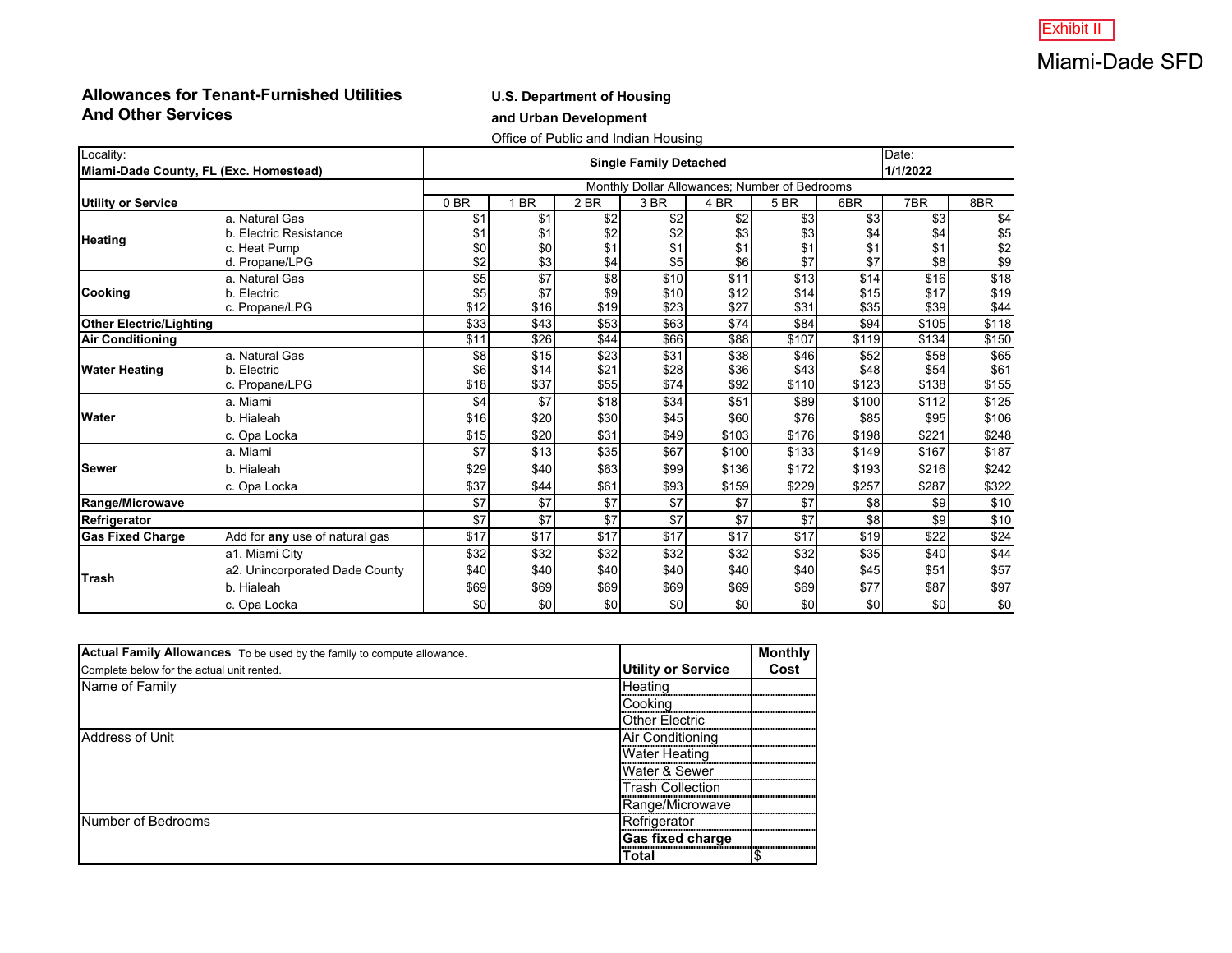# Miami-Dade Duplex, TH, Garden (low rise)

Exhibit II

#### **Allowances for Tenant-Furnished Utilities And Other Services**

## **U.S. Department of Housing**

**and Urban Development**

Office of Public and Indian Housing

| Locality:<br>Miami-Dade County, FL (Exc. Homestead) |                                | Duplex; Attached; Apartment With 2-4 Units; Garden Apartment |                  |      |      |       |       |       |       | Date:<br>1/1/2022 |  |
|-----------------------------------------------------|--------------------------------|--------------------------------------------------------------|------------------|------|------|-------|-------|-------|-------|-------------------|--|
|                                                     |                                | Monthly Dollar Allowances; Number of Bedrooms                |                  |      |      |       |       |       |       |                   |  |
| <b>Utility or Service</b>                           | 0 <sub>BR</sub>                | <b>BR</b>                                                    | 2 BR             | 3 BR | 4 BR | 5 BR  | 6BR   | 7BR   | 8BR   |                   |  |
|                                                     | a. Natural Gas                 | \$1                                                          | \$1              | \$1  | \$2  | \$2   | \$3   | \$3   | \$3   | \$4               |  |
|                                                     | b. Electric Resistance         | \$1                                                          | \$1              | \$1  | \$2  | \$3   | \$3   | \$4   | \$4   | \$4               |  |
| <b>Heating</b>                                      | c. Heat Pump                   | \$0                                                          | \$0              | \$0  | \$1  | \$1   | \$1   | \$1   | \$1   | \$1               |  |
|                                                     | d. Propane/LPG                 | \$2                                                          | \$3              | \$3  | \$4  | \$5   | \$6   | \$7   | \$8   | \$9               |  |
|                                                     | a. Natural Gas                 | \$5                                                          | $\overline{\$7}$ | \$8  | \$10 | \$11  | \$13  | \$14  | \$16  | \$18              |  |
| <b>Cooking</b>                                      | b. Electric                    | \$5                                                          | \$7              | \$9  | \$10 | \$12  | \$14  | \$15  | \$17  | \$19              |  |
|                                                     | c. Propane/LPG                 | \$12                                                         | \$16             | \$19 | \$23 | \$27  | \$31  | \$35  | \$39  | \$44              |  |
| <b>Other Electric/Lighting</b>                      |                                | \$25                                                         | \$35             | \$45 | \$55 | \$65  | \$75  | \$84  | \$94  | \$105             |  |
| <b>Air Conditioning</b>                             |                                | \$10                                                         | \$23             | \$38 | \$57 | \$78  | \$95  | \$107 | \$120 | \$134             |  |
|                                                     | a. Natural Gas                 | \$8                                                          | \$15             | \$23 | \$31 | \$38  | \$46  | \$52  | \$58  | \$65              |  |
| <b>Water Heating</b>                                | b. Electric                    | \$6                                                          | \$14             | \$21 | \$28 | \$36  | \$43  | \$48  | \$54  | \$61              |  |
|                                                     | c. Propane/LPG                 | \$18                                                         | \$37             | \$55 | \$74 | \$92  | \$110 | \$123 | \$138 | \$155             |  |
|                                                     | a. Miami                       | \$4                                                          | \$4              | \$11 | \$23 | \$36  | \$48  | \$54  | \$60  | \$68              |  |
| <b>Water</b>                                        | b. Hialeah                     | \$13                                                         | \$17             | \$24 | \$35 | \$46  | \$57  | \$64  | \$72  | \$81              |  |
|                                                     | c. Opa Locka                   | \$13                                                         | \$17             | \$24 | \$37 | \$50  | \$93  | \$104 | \$117 | \$131             |  |
|                                                     | a. Miami                       | \$7                                                          | \$7              | \$21 | \$46 | \$70  | \$95  | \$106 | \$119 | \$133             |  |
| <b>Sewer</b>                                        | b. Hialeah                     | \$24                                                         | \$32             | \$49 | \$75 | \$102 | \$129 | \$145 | \$162 | \$182             |  |
|                                                     | c. Opa Locka                   | \$33                                                         | \$39             | \$50 | \$72 | \$95  | \$147 | \$165 | \$184 | \$206             |  |
| Range/Microwave                                     |                                | \$7                                                          | \$7              | \$7  | \$7  | \$7   | \$7   | \$8   | \$9   | \$10              |  |
| Refrigerator                                        |                                | \$7                                                          | \$7              | \$7  | \$7  | \$7   | \$7   | \$8   | \$9   | \$10              |  |
| <b>Gas Fixed Charge</b>                             | Add for any use of natural gas | \$17                                                         | \$17             | \$17 | \$17 | \$17  | \$17  | \$19  | \$22  | \$24              |  |
|                                                     | a1. Miami City                 | \$32                                                         | \$32             | \$32 | \$32 | \$32  | \$32  | \$35  | \$40  | \$44              |  |
|                                                     | a2. Unincorporated Dade County | \$40                                                         | \$40             | \$40 | \$40 | \$40  | \$40  | \$45  | \$51  | \$57              |  |
| Trash                                               | b. Hialeah                     | \$69                                                         | \$69             | \$69 | \$69 | \$69  | \$69  | \$77  | \$87  | \$97              |  |
|                                                     | c. Opa Locka                   | \$0                                                          | \$0              | \$0  | \$0  | \$0   | \$0   | \$0   | \$0   | $\$0$             |  |

| Actual Family Allowances To be used by the family to compute allowance. |                           | <b>Monthly</b> |
|-------------------------------------------------------------------------|---------------------------|----------------|
| Complete below for the actual unit rented.                              | <b>Utility or Service</b> | Cost           |
| Name of Family                                                          | Heating                   |                |
|                                                                         | Cooking                   |                |
|                                                                         | <b>Other Electric</b>     |                |
| <b>Address of Unit</b>                                                  | Air Conditioning          |                |
|                                                                         | <b>Water Heating</b>      |                |
|                                                                         | Water & Sewer             |                |
|                                                                         | <b>Trash Collection</b>   |                |
|                                                                         | Range/Microwave           |                |
| Number of Bedrooms                                                      | Refrigerator              |                |
|                                                                         | Gas fixed charge          |                |
|                                                                         | Total                     |                |